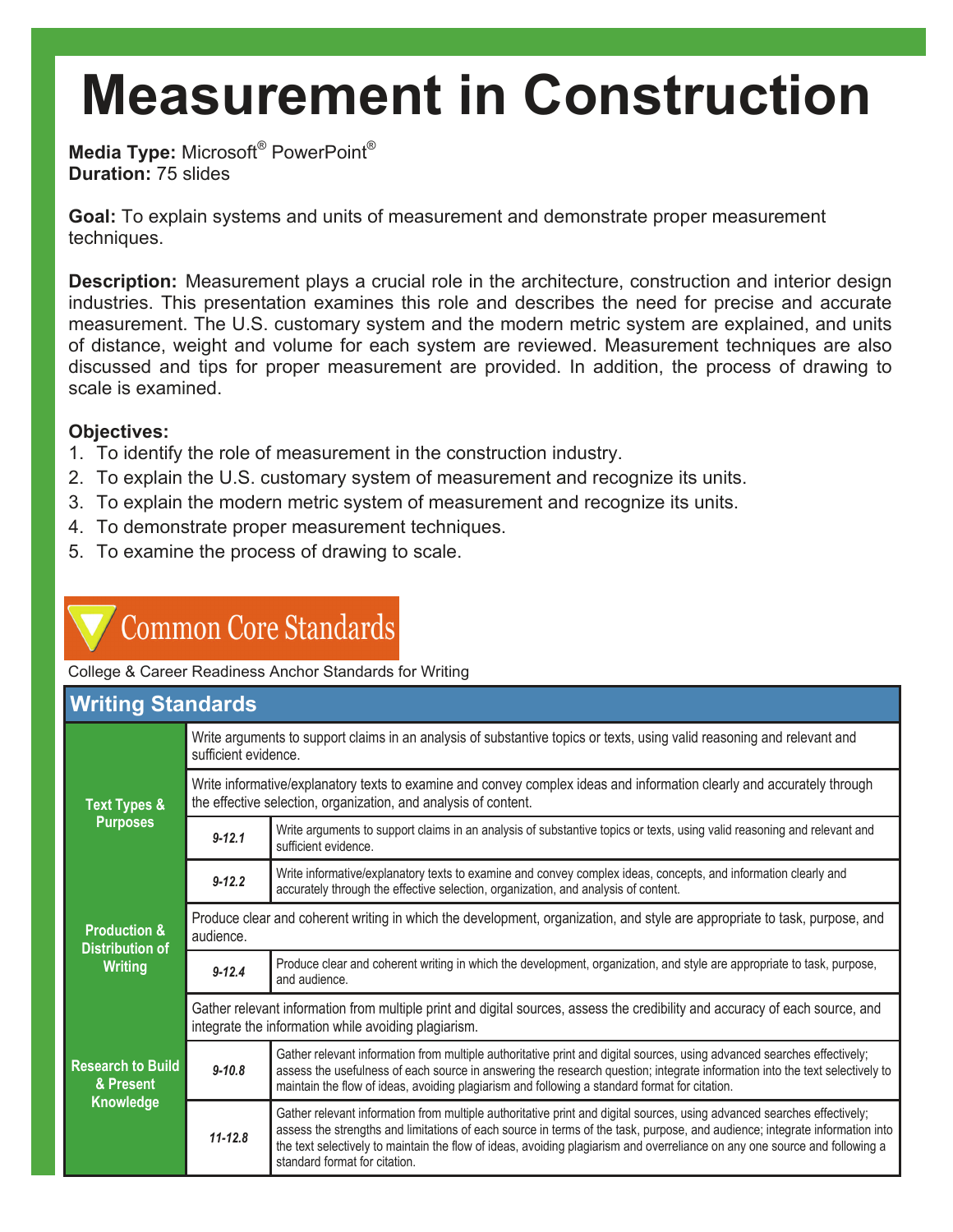### Common Core Standards

College & Career Readiness Anchor Standards for Speaking and Listening

| <b>Speaking &amp; Listening Standards</b>          |                                                                                                                                                                                               |                                                                                                                                                                                                                                                    |                                                                                                                                                                                                                                   |  |  |  |
|----------------------------------------------------|-----------------------------------------------------------------------------------------------------------------------------------------------------------------------------------------------|----------------------------------------------------------------------------------------------------------------------------------------------------------------------------------------------------------------------------------------------------|-----------------------------------------------------------------------------------------------------------------------------------------------------------------------------------------------------------------------------------|--|--|--|
| <b>Comprehension &amp;</b><br><b>Collaboration</b> | Prepare for and participate effectively in a range of conversations and collaborations with diverse partners, building on<br>others' ideas and expressing their own clearly and persuasively. |                                                                                                                                                                                                                                                    |                                                                                                                                                                                                                                   |  |  |  |
|                                                    | Integrate and evaluate information presented in diverse media and formats, including visually, quantitatively, and orally.                                                                    |                                                                                                                                                                                                                                                    |                                                                                                                                                                                                                                   |  |  |  |
|                                                    | Evaluate a speaker's point of view, reasoning, and use of evidence and rhetoric.                                                                                                              |                                                                                                                                                                                                                                                    |                                                                                                                                                                                                                                   |  |  |  |
|                                                    | $9 - 12.1$                                                                                                                                                                                    | Initiate and participate effectively in a range of collaborative discussions with diverse partners on grades 9–12 topics,<br>texts, and issues, building on others' ideas and expressing their own clearly and persuasively.                       |                                                                                                                                                                                                                                   |  |  |  |
|                                                    | $9 - 10.2$                                                                                                                                                                                    | Integrate multiple sources of information presented in diverse media or formats evaluating the credibility and accuracy<br>of each source.                                                                                                         |                                                                                                                                                                                                                                   |  |  |  |
|                                                    | $9 - 10.3$                                                                                                                                                                                    | Evaluate a speaker's point of view, reasoning, and use of evidence and rhetoric, identifying any fallacious reasoning or<br>exaggerated or distorted evidence.                                                                                     |                                                                                                                                                                                                                                   |  |  |  |
|                                                    | $11 - 12.2$                                                                                                                                                                                   | Integrate multiple sources of information presented in diverse formats and media in order to make informed decisions<br>and solve problems, evaluating the credibility and accuracy of each source and noting any discrepancies among the<br>data. |                                                                                                                                                                                                                                   |  |  |  |
|                                                    | $11 - 12.3$                                                                                                                                                                                   | Evaluate a speaker's point of view, reasoning, and use of evidence and rhetoric, assessing the stance, premises, links<br>among ideas, word choice, points of emphasis, and tone used.                                                             |                                                                                                                                                                                                                                   |  |  |  |
| <b>Number &amp; Quantity</b>                       |                                                                                                                                                                                               |                                                                                                                                                                                                                                                    |                                                                                                                                                                                                                                   |  |  |  |
| <b>Quantities</b>                                  |                                                                                                                                                                                               |                                                                                                                                                                                                                                                    |                                                                                                                                                                                                                                   |  |  |  |
| <b>Reason quantitatively</b>                       | CCSS.Math.Content.HSN-Q.A.1                                                                                                                                                                   |                                                                                                                                                                                                                                                    | Use units as a way to understand problems and to guide the solution of multi-step problems; choose<br>and interpret units consistently in formulas; choose and interpret the scale and the origin in graphs and<br>data displays. |  |  |  |
| and use units to solve<br>problems.                | CCSS.Math.Content.HSN-Q.A.2                                                                                                                                                                   |                                                                                                                                                                                                                                                    | Define appropriate quantities for the purpose of descriptive modeling.                                                                                                                                                            |  |  |  |
|                                                    | CCSS.Math.Content.HSN-Q.A.3                                                                                                                                                                   |                                                                                                                                                                                                                                                    | Choose a level of accuracy appropriate to limitations on measurement when reporting quantities.                                                                                                                                   |  |  |  |

### Architecture & Construction Career Cluster (AC)

| <b>Cluster</b>                                                                              | <b>Standard</b>                                                                                                                                              |  |  |  |  |
|---------------------------------------------------------------------------------------------|--------------------------------------------------------------------------------------------------------------------------------------------------------------|--|--|--|--|
| Use vocabulary, symbols and formulas common to architecture and construction.               |                                                                                                                                                              |  |  |  |  |
| Read, interpret and use technical drawings, documents and specifications to plan a project. |                                                                                                                                                              |  |  |  |  |
| <b>Construction Career</b>                                                                  | Compare and contrast the building systems and components required for a construction project.                                                                |  |  |  |  |
| Pathway                                                                                     | Demonstrate the construction crafts required for each phase of a construction project.                                                                       |  |  |  |  |
| $(AC-CST)$                                                                                  | Safely use and maintain appropriate tools, machinery, equipment and resources to accomplish construction project goals.                                      |  |  |  |  |
|                                                                                             | Justify design solutions through the use of research documentation and analysis of data.                                                                     |  |  |  |  |
| Design/Pre-<br><b>construction Career</b>                                                   | Use effective communication skills and strategies (listening, speaking, reading, writing and graphic communications) to work with clients and<br>colleagues. |  |  |  |  |
| Pathway<br>(AC-DES)                                                                         | Apply the techniques and skills of modern drafting, design, engineering and construction to projects.                                                        |  |  |  |  |
|                                                                                             | Employ appropriate representational media to communicate concepts and project design.                                                                        |  |  |  |  |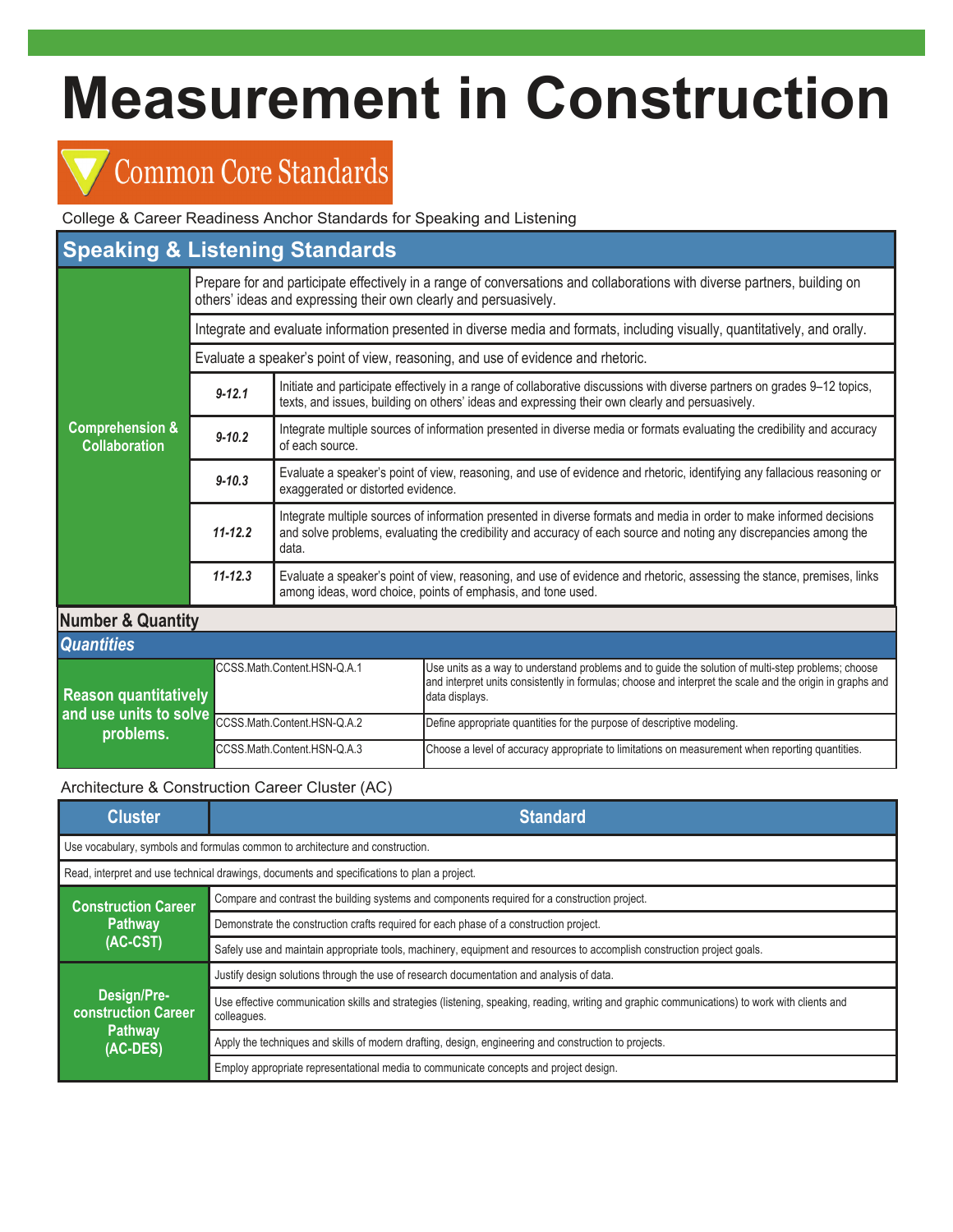

Student and Teacher Notes are available to print in outline format. You can access these documents under the "Printable Resources" section. If student licenses have been purchased, an interactive version of the Student Notes is available in the "Interactive Activities" section. If printing the full PowerPoint® is desired, you may download the file and print the handouts as needed.



*Class 1:* Begin class by passing out the *Measurement in Construction Vocabulary Handout*. Show the *Measurement in Construction Introduction* segment. Follow the segment with its *Assessment*. Introduce the *Customary vs. Metric Project* for students to begin.

*Class 2:* Remind students to continue using the *Vocabulary Handout* as reference materials. Show slides 14 to 21 of the PPT *Measurement in Construction - Units & Conversion* segment. Allow the **Slides**  remainder of the class to work on their **14-21**  *Project*.



*Class 3:* Show slides 22 to 34 of the *Measurement in Construction - Units & Conversion* segment. Pass out the *Unite Conversion Handout.* Follow the segment with its *Assessment*. Have students begin the *Conversion Activity*. Allow students to finish for homework if necessary.



*Class 4:* Review the *Conversion Activity* as a class. Remind students to continue using the *Vocabulary Handout*. Show slides 35 to 46 of the *Measurement in Construction - Techniques & Tips*  segment of the presentation.



*Class 5:* Show slides 47 to 53 of the *Measurement in Construction Techniques & Tips* segment. Follow the segment with its *Assessment*. Introduce the *Measuring Activity* and allow students the remainder of the class to work.



*Class 6:* Allow students the entire class period to finish the *Measuring Activity*. If/when the *Activity* discussion comes to an end, instruct students to continue work on their *Projects*.

- *Class 7:* Show the *Measurement in Construction*  - *Drawing to Scale* segment. Follow the segment with its *Assessment*. Introduce the *Scale Drawing & Model Project* and have students begin working on it.
- *Class 8*: Administer the *Measurement in Construction Final Assessment*. Allow the remainder of the class for students to work on the *Scale Drawing & Model Project*.
- *Class 9:* Distribute the *Measurement Costs Activity* and allow students time to complete it. Allow the remainder of the class for students to finish up their *Projects*.
- *Class 10:* Students should share their *Scale Drawing & Model Project* with the class and turn in their *Customary vs. Metric Project*s.



**Construction Knowledge.net: Measurement Conversions** 

http://www.constructionknowledge.net

### **Construction Zone: Construction Measurement**

 http://www.constructionzones.com/Portals/85/ ConstrMeasCurrSample.pdf



### **SkillsUSA**

- Architectural Drafting
- Cabinetmaking
- **Carpentry**
- Related Technical Math
- Technical Drafting